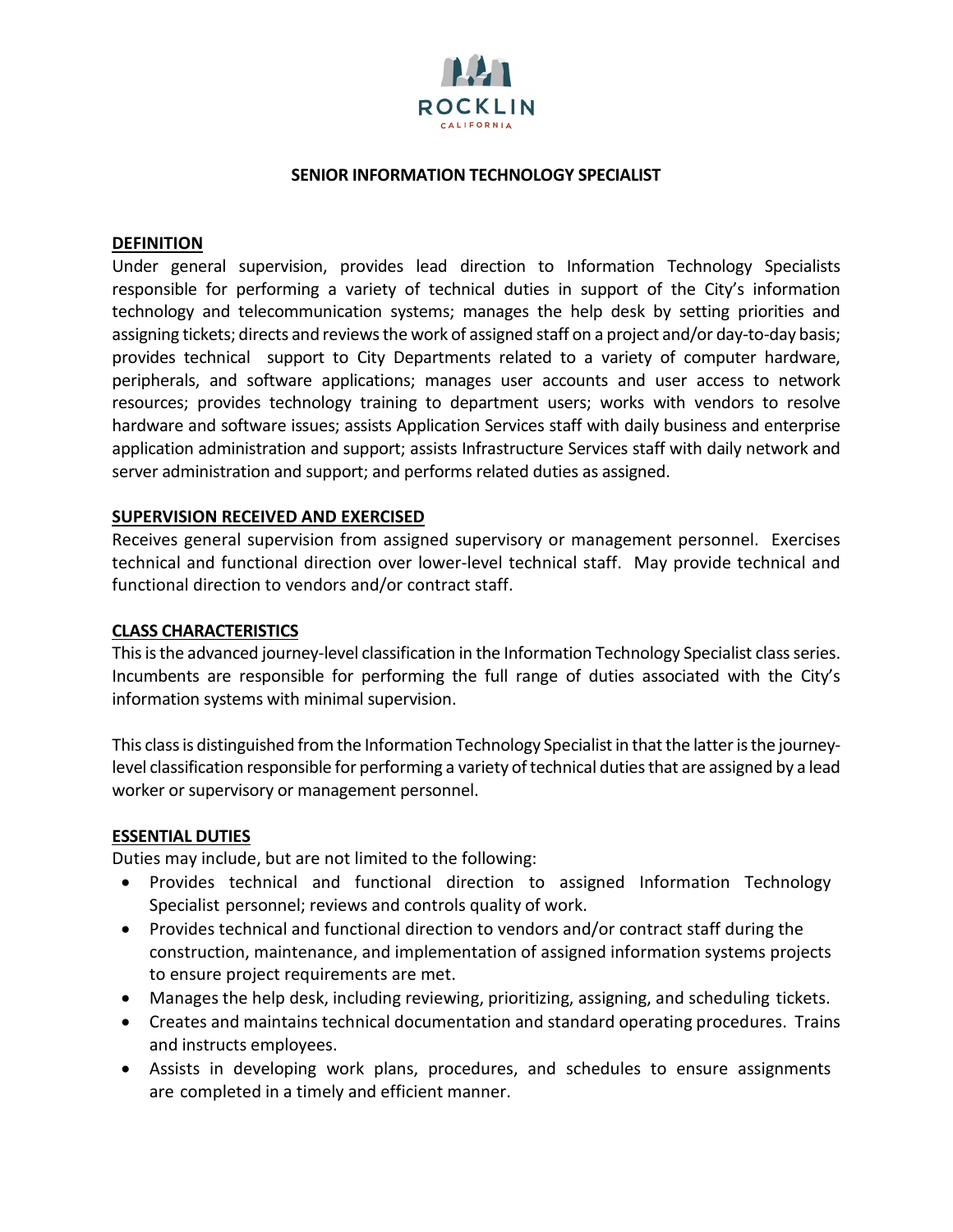- Participates in evaluating the activities of staff, recommending improvements and modifications.
- Orders supplies and equipment for projects; maintains records of purchase orders; may assist in developing budget figures for division.
- Provides maintenance support and repairs on desktop computer systems and network servers; installs operating system upgrades; configures system software; monitors hardware and software performance; maintains a current backup of all system information; builds and assembles personal computers.
- Reviews, plans, installs, and maintains network hardware and operating system software on computer network; assists with network design and strategic planning.
- Installs, configures, and maintains servers and networking equipment including routers, switches, printers, and storage systems.
- Configures, administers, and supports business and enterprise applications.
- Configures, documents and distributes new equipment and software to users; maintains records, including a complete and updated inventory of all computer equipment, data communication equipment, and network software versions.
- Assists in providing end user training for equipment and software within scope of network operations.
- Researches and evaluates various hardware and software technologies; assists with analysis and recommendation of hardware/software solutions.
- Monitors all new technologies in support of various systems currently in operation on a continuous basis.
- Maintains knowledge related to technical advances in desktop hardware and software equipment utilized by the City as well as industry advancements and trends.
- Analyzes system failures, notifies appropriate personnel, and takes appropriate action.
- Assists in troubleshooting technical problems reported, including software, hardware, communication, or network‐related problems with end users; independently resolves routine problems; recognizes problems which require a higher level of expertise and refers them to appropriate personnel.
- Assists in the establishment of operational controls to ensure accuracy of data processed; assists in the development of operational procedures manuals for the new systems prior to implementation and periodic updates while the systems are in production.
- Performs related duties as assigned.

# **QUALIFICATIONS**

## **Knowledge of:**

- Basic principles and practices of leadership and training.
- Methods of planning and organizing work for oneself and others.
- Principles, practices, and procedures of information systems maintenance and operations.
- Operational characteristics of technology related to area of assignment such as computers, mobile devices, audiovisual, network, and communication systems.
- Methods, tools, and techniques of testing, troubleshooting, problem solving, and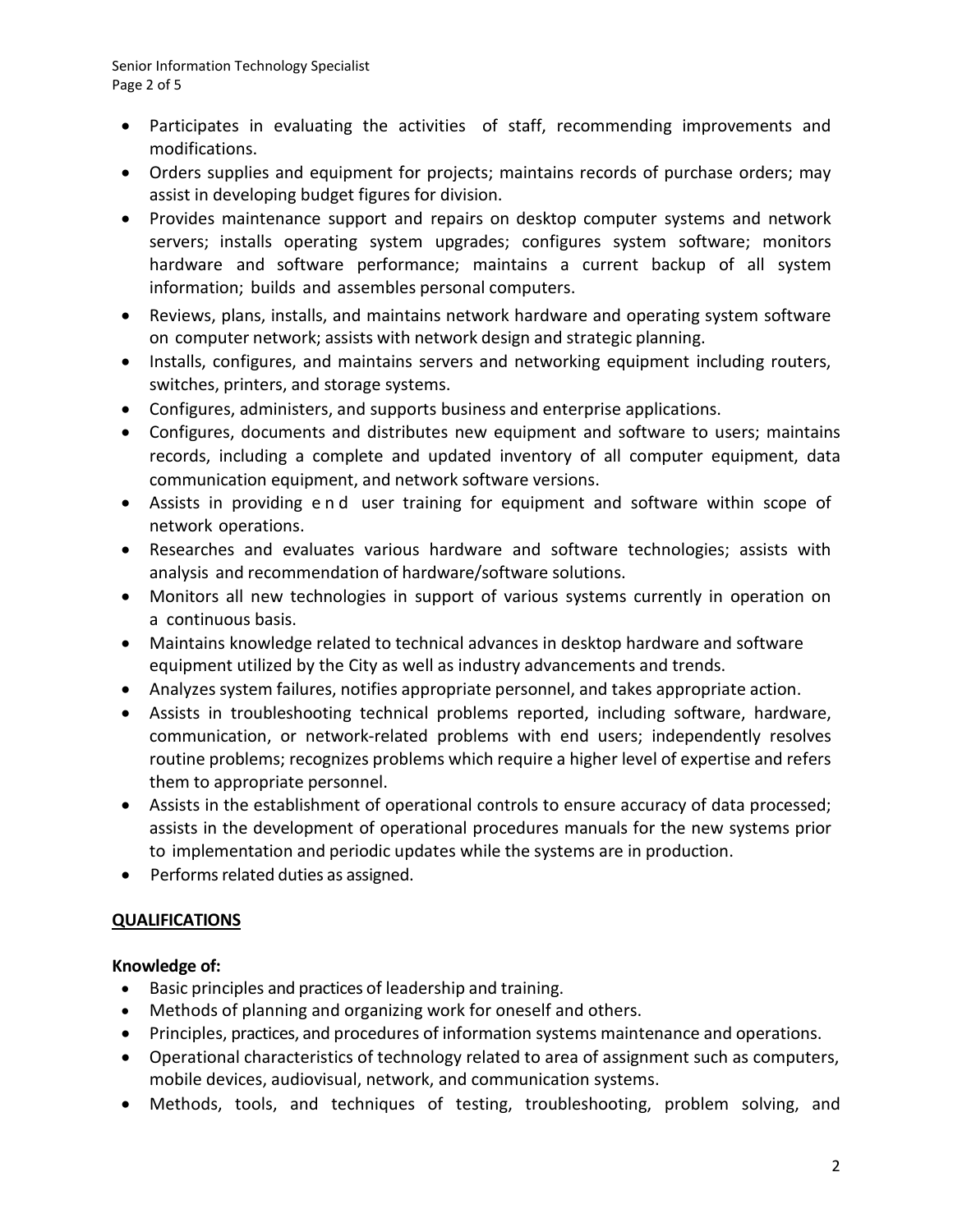maintaining hardware and software related to computers, mobile devices, audio visual, network, and communication systems.

- Methods and techniques of eliciting information, conducting research, and performing diagnostic procedures on technology systems.
- Principles and practices of developing and maintaining technical documentation, files, and records.
- Methods and techniques of developing and delivering training on City-wide software applications.
- Computer logic and mathematics.
- Computer equipment maintenance procedures, hardware configurations, and operating principles.
- Network and personal computer operations, terminals, printers, modems, and communications equipment; networks and network operating systems; network topologies and software.
- Computer software applications, including word‐processing, spreadsheet, database, and graphics applications.
- Computer and peripheral equipment maintenance methods and procedures.
- Applicable federal, state, and local laws, regulatory codes, ordinances, and procedures relevant to assigned areas of responsibility.
- Techniques for providing a high level of customer service to the public and City staff, in person and over the telephone.
- Principles and techniques for working with groups and fostering effective team interaction to ensure teamwork is conducted smoothly.
- The structure and content of the English language, including the meaning and spelling of words, rules of composition, and grammar.
- Modern equipment and communication tools used for business functions and program, project, and task coordination.
- Computers and software programs (e.g., Microsoft software packages) to conduct, compile, and/or generate documentation.

# **Ability to:**

- Plan, schedule, assign, and oversee the activities of assigned staff.
- Inspect the work of others and maintain established quality control standards.
- Train others in proper and safe work procedures.
- Perform a variety of specialized technical tasks in the installation, maintenance, and repair of information technology and telecommunication systems.
- Configure and troubleshoot network hardware, communications equipment and operating systems, and personal computer and peripheral equipment.
- Install and optimize network client software and personal computer software.
- Write procedures and documentation for problems, solutions, and standards.
- Implement new technology solutions.
- Read, interpret, and apply complex technical publications, manuals, and other related documents.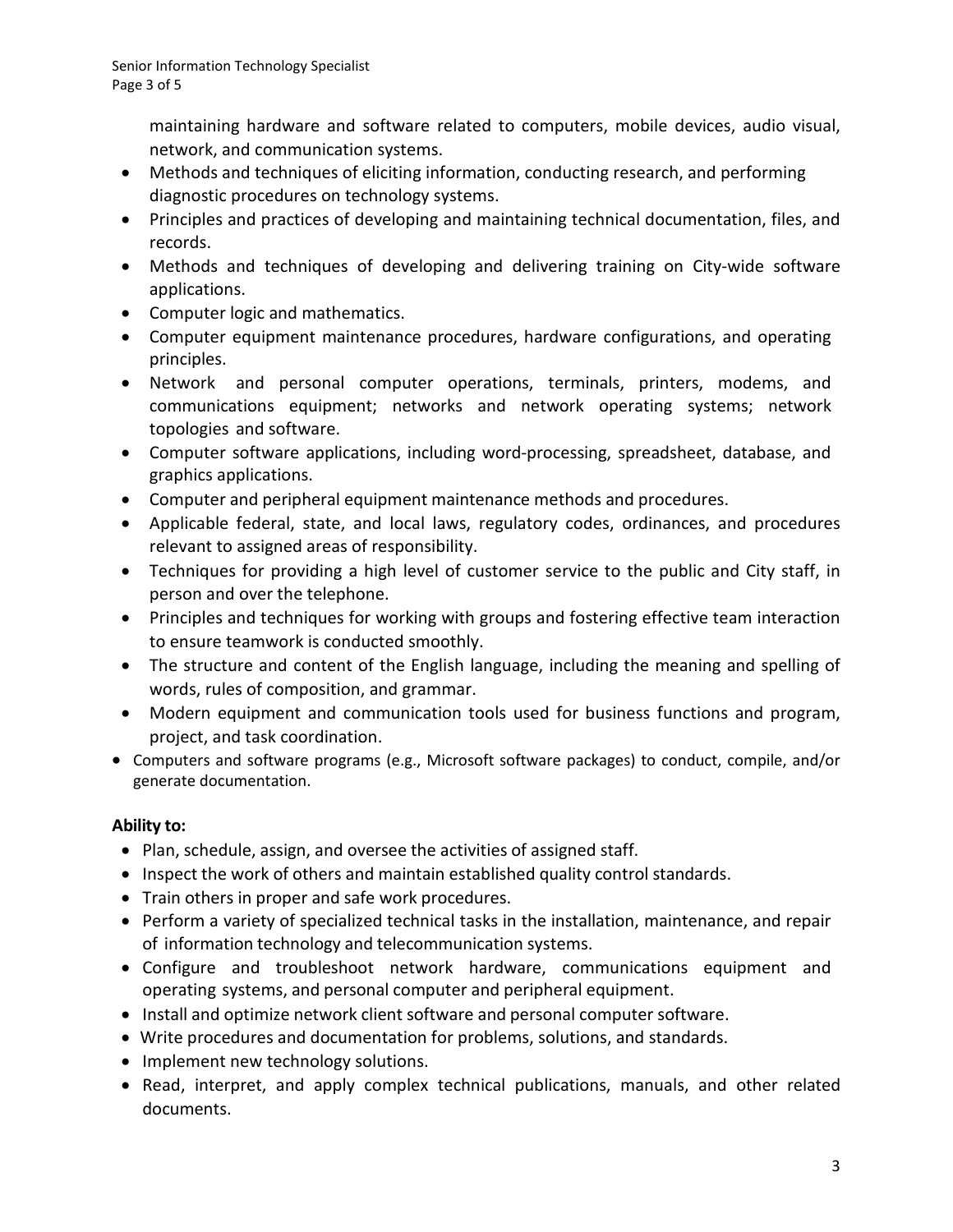Senior Information Technology Specialist Page 4 of 5

- Draw logical conclusions and make appropriate recommendations.
- Observe, identify, and solve problems related to computer and network operations and procedures.
- Understand, interpret, and explain division policies and procedures.
- Communicate technical issues to individuals with varying degrees of information technology knowledge.
- Maintain records and prepare clear, complete, and concise reports.
- Utilize discretion in the handling and disclosure of confidential information
- Independently organize work, set priorities, meet critical deadlines, and follow-up on assignments.
- Effectively use computer systems, software applications, and modern business equipment to perform a variety of work tasks.
- Communicate clearly and concisely, both orally and in writing, using appropriate English grammar and syntax.
- Use tact, initiative, prudence, and independent judgment within general policy, procedural, and legal guidelines.
- Establish, maintain, and foster positive and effective working relationships with those contacted in the course of work.

## **Education and Experience**

*A combination of education and experience which would provide the required knowledge and abilities is qualifying. Note: education may not fully substitute for the required experience unless expressly stated herein.*

Equivalent to an Associate's degree from an accredited college in computer science, information technology, electronics, or a closely related field;

## **AND**

Four (4) years of experience performing duties equivalent to the City's classification of Information Technology Specialist; **or**

Two (2) years of experience employed as an Information Technology Specialist with the City of Rocklin.

## **Licenses and Certifications**

• Possession of, or ability to obtain and maintain, a valid California Class C Driver License and a satisfactory driving record is required. Individuals who do not meet this requirement due to a disability will be reviewed on a case-by-case basis.

## **PHYSICAL DEMANDS**

Must possess mobility to work in a standard office setting and use standard office equipment, including a computer; the ability to operate a motor vehicle to visit various City sites and attend